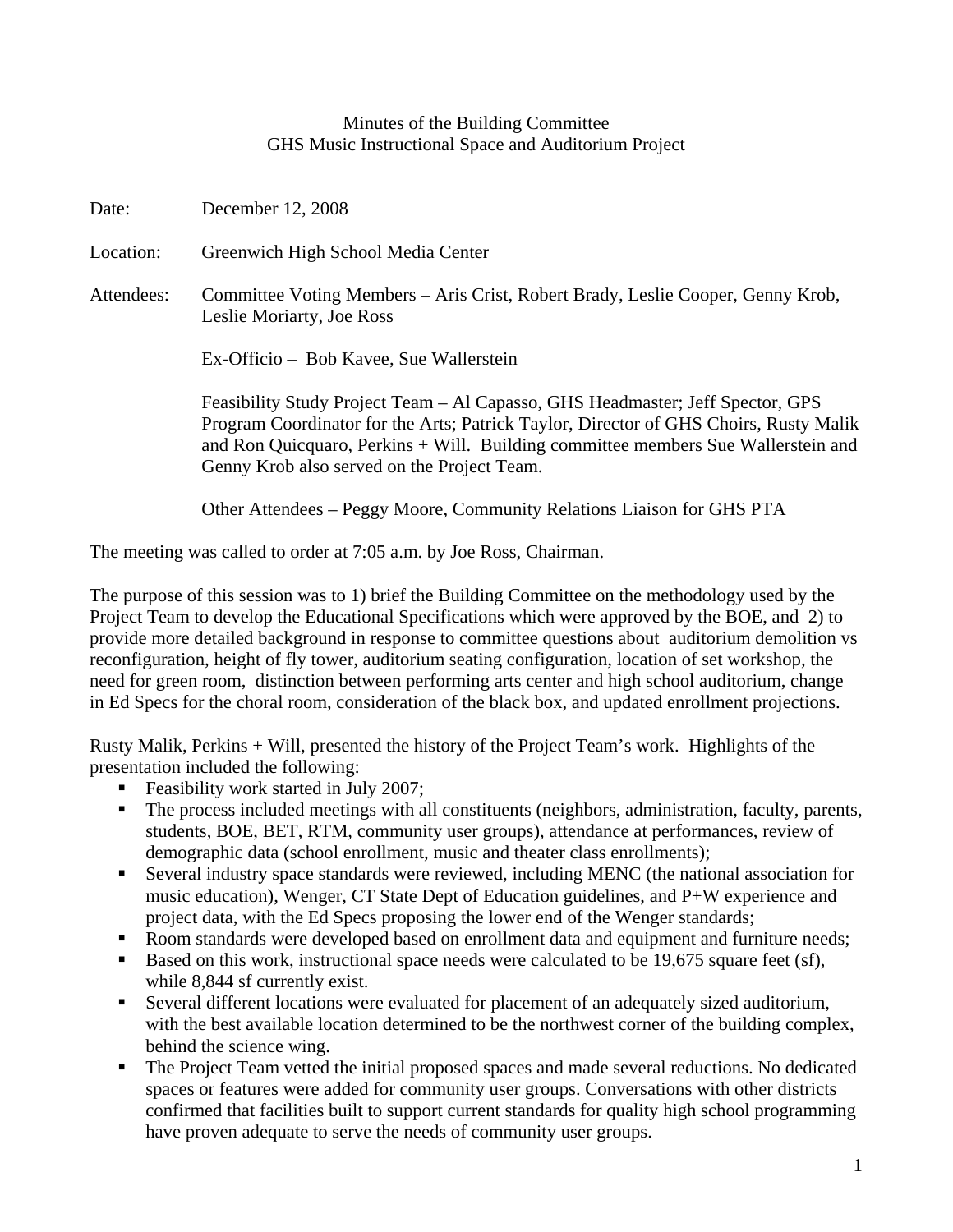The Project Team and the Building Committee discussed the following specific questions:

1. Demolition vs reconfiguration of existing auditorium – there are different cost estimates for this part of the project, ranging from \$600,000 (P+W in Ed Specs) to \$1 million plus (Turner in CM bid). Issues impacting this decision, in addition to cost, include impact on parking, streetscape of building, natural light, layout, time, state reimbursement, and impact on LEEDS qualification. The space in the front of the building currently allocated to the auditorium is greater than what is needed for incremental music space. Excess footprint reduces the potential for state reimbursement, which is capped by a per-student space allowance calculated for the total building complex. It also increases the FAR variance required for the project. Al Capasso indicated his support for the demolition option due to the significant improvement in safety and traffic flow that could be achieved by taking advantage of reduced footprint to enable reconfiguration of the main bus drive, passenger dropoff circle, and parking at the main entrance of the school.

2. Height of fly tower – In general, quality auditoriums being built for high schools with enrollments of 1,500 students in CT have 50' – 55' fly height. The calculation of 60' for proposed GHS fly is based primarily on the size of the box, and number of students who would performing onstage in the largest band (projected sound volume is a key driver for this aspect of the stage dimensions). The range of fly height is usually  $2.5x - 3x$  the height of the proscenium arch. The current Ed Specs include a 2.5x multiplier on an assumed stage opening height of 25'. Sightlines from balcony need to be considered in determining the height of the stage opening. The Project Team's acoustician and theater consultant can provide more detail on the rationale for these recommendations and the tradeoffs involved in potential modifications.

3. Auditorium seating configuration – There was a question about whether space could be saved in the proposed GHS auditorium layout by incorporating a side seating arrangement the Building Committee had seen at another school. Perkins + Will indicated that the BC should review the pros and cons in design discussions, and shared a recent article on this topic.

4. Location of set workshop –The feasibility study proposed to locate set design and storage below the stage. The Building Committee saw different ways to locate and design these rooms during tours of other schools. The Project Team indicated that many concepts were reviewed and there are pros and cons with each. Considerations include: impact on the building footprint and parking spaces, access to delivery entrance and ease of movement between the shop and the stage, the possibility of shared use of tech ed classrooms, maintaining natural light into the science wing, and availability of a hydraulic lift in orchestra pit to move sets up and down.

5. Green room – The green room is used as a "waiting" area for performers who will be going onstage. The Building Committee saw several schools that did not include this space in their design. The Project Team indicated that the primary rationale for including a green room is that at GHS there are no classrooms with adequate proximity to the stage to appropriately serve this function. The Project Team had considered an option to place the Choral Room adjacent to the stage but decided against it because of the impact on parking. The proposed green room is approx 700 sf. There was discussion about the possibility of using the dressing rooms or hallways to serve the green room function. Al Capasso indicated that the safety and supervision of students in the corridors during SRO and other performances is an ongoing concern. Based on his experience with the number of students involved and the school's performance demands, he feels the green room is a needed support space, and will